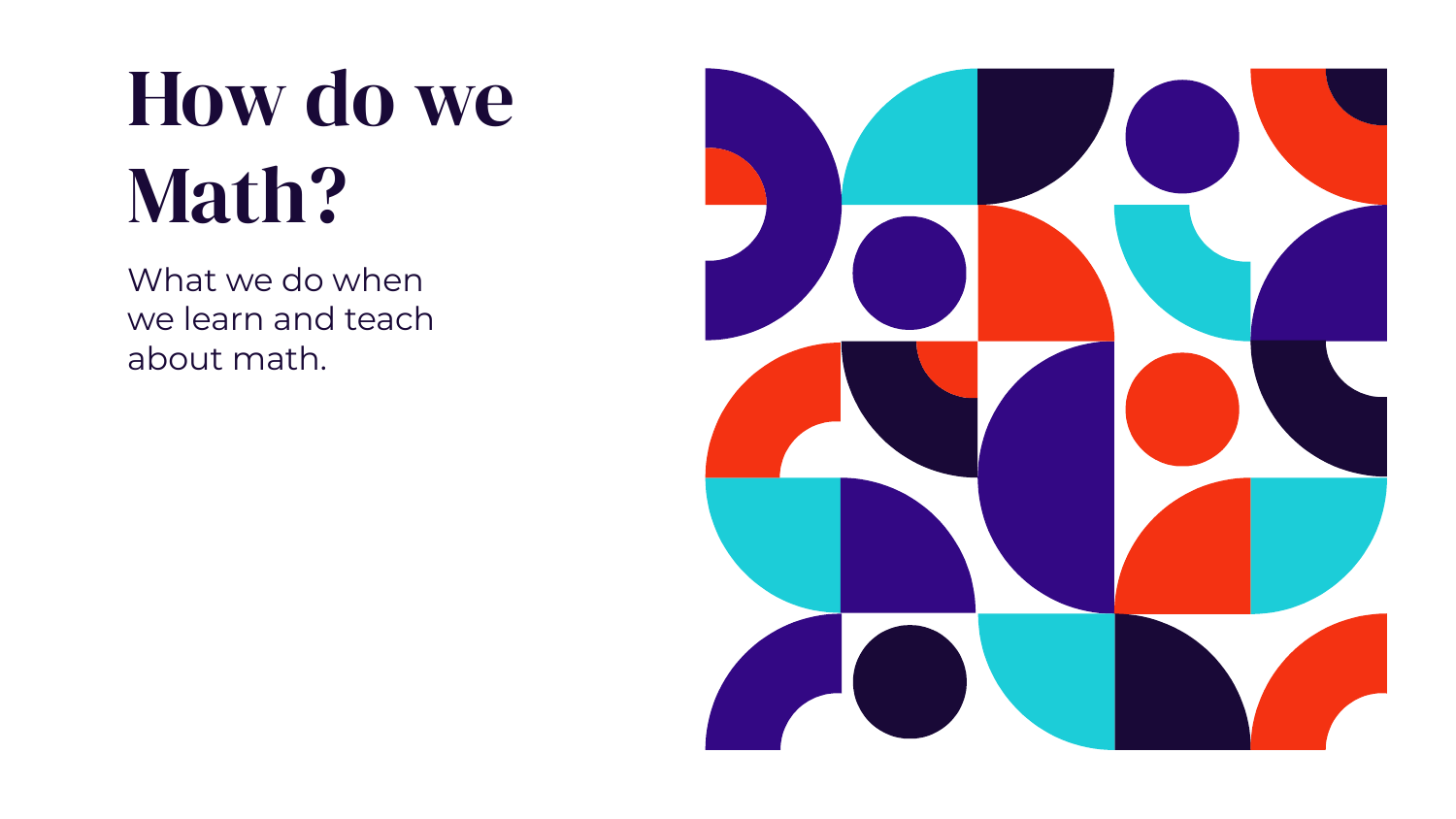

# Ingredients for Mathing

- 1. Pencil
- 2. Several Papers
- 3. Enthusiasm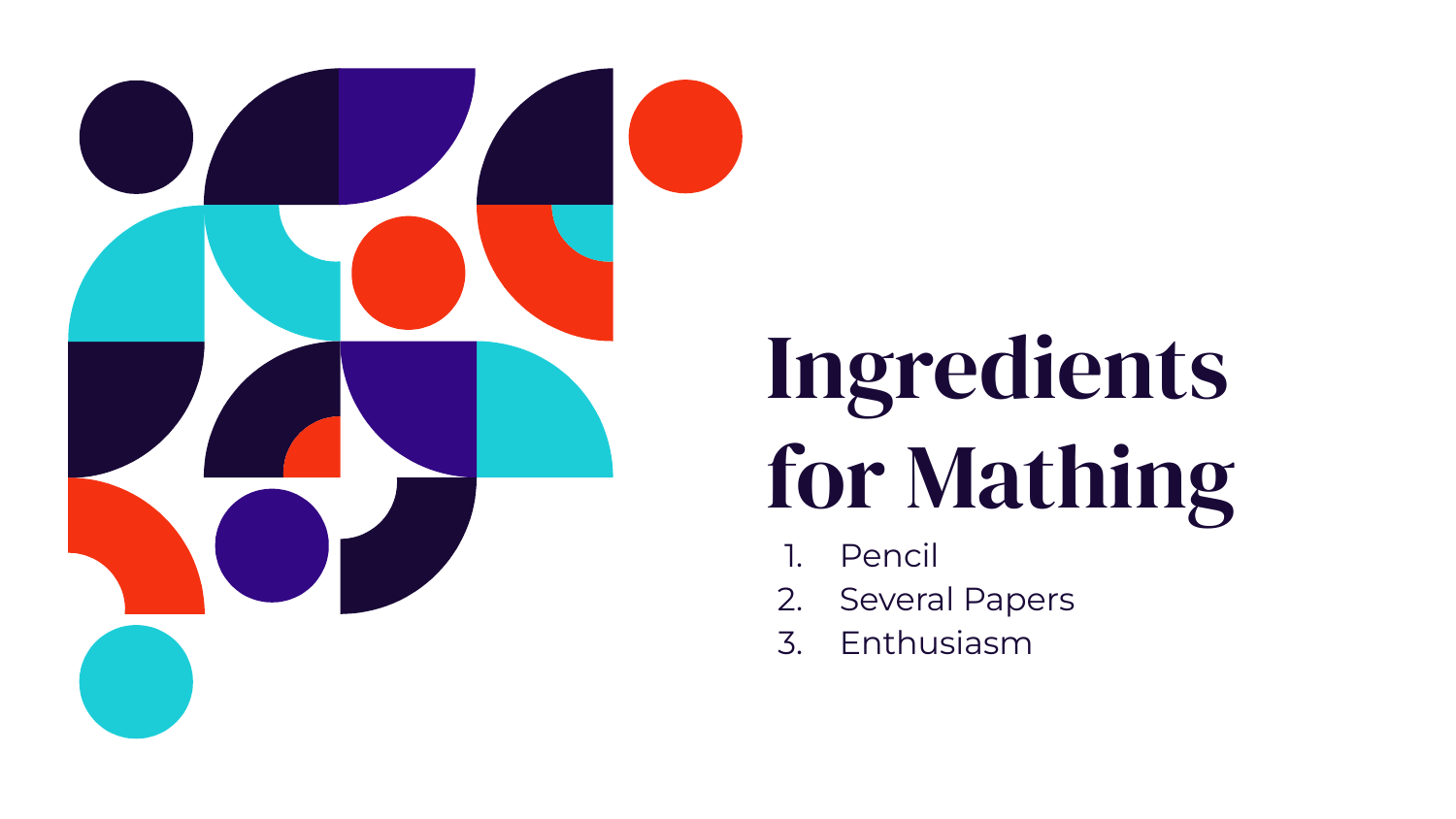

Math: Let's Do It<br>
You have 1 minute to solve<br>
the problem correctly. the problem correctly.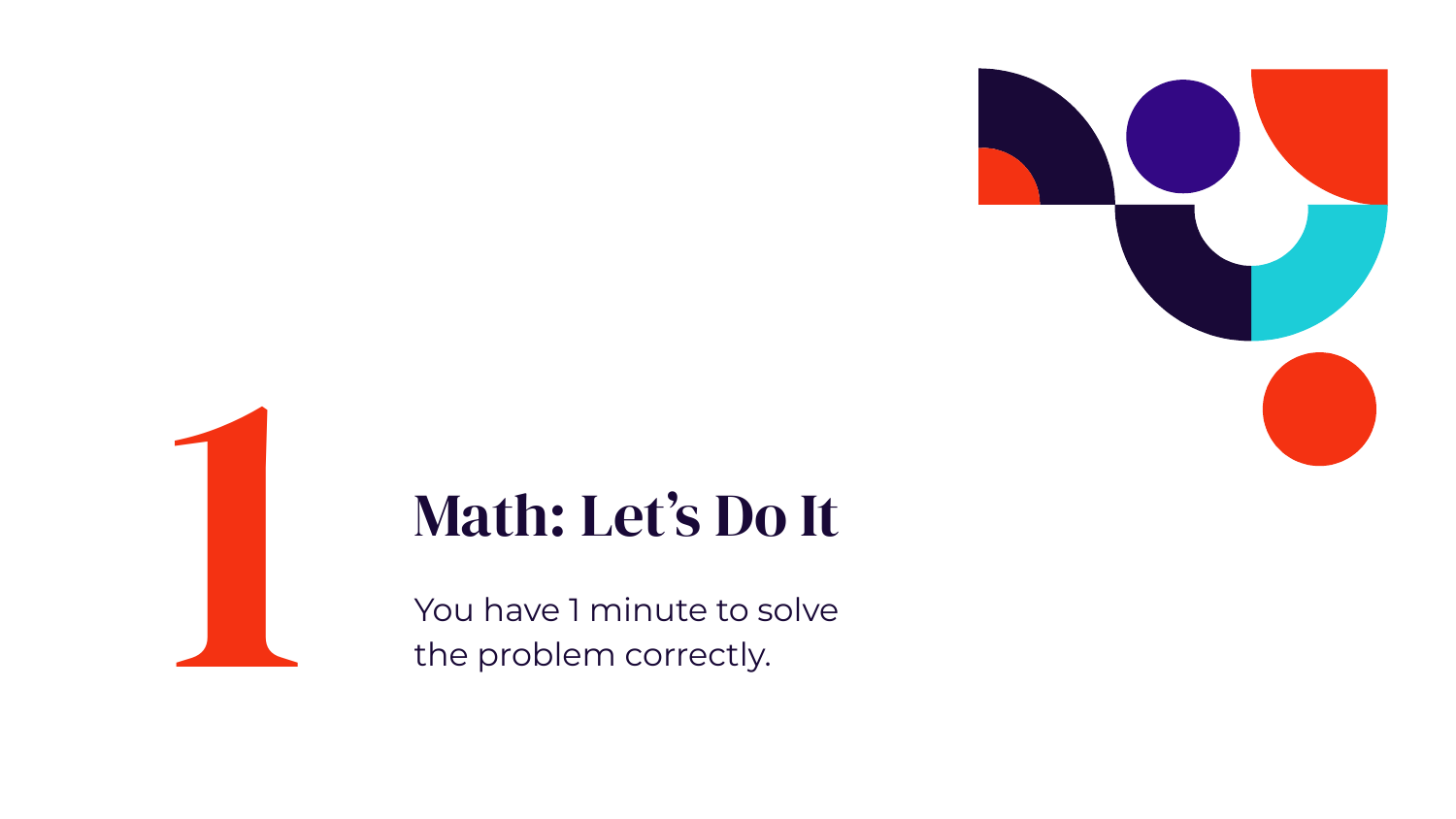



### $1200 - 599 = ?$



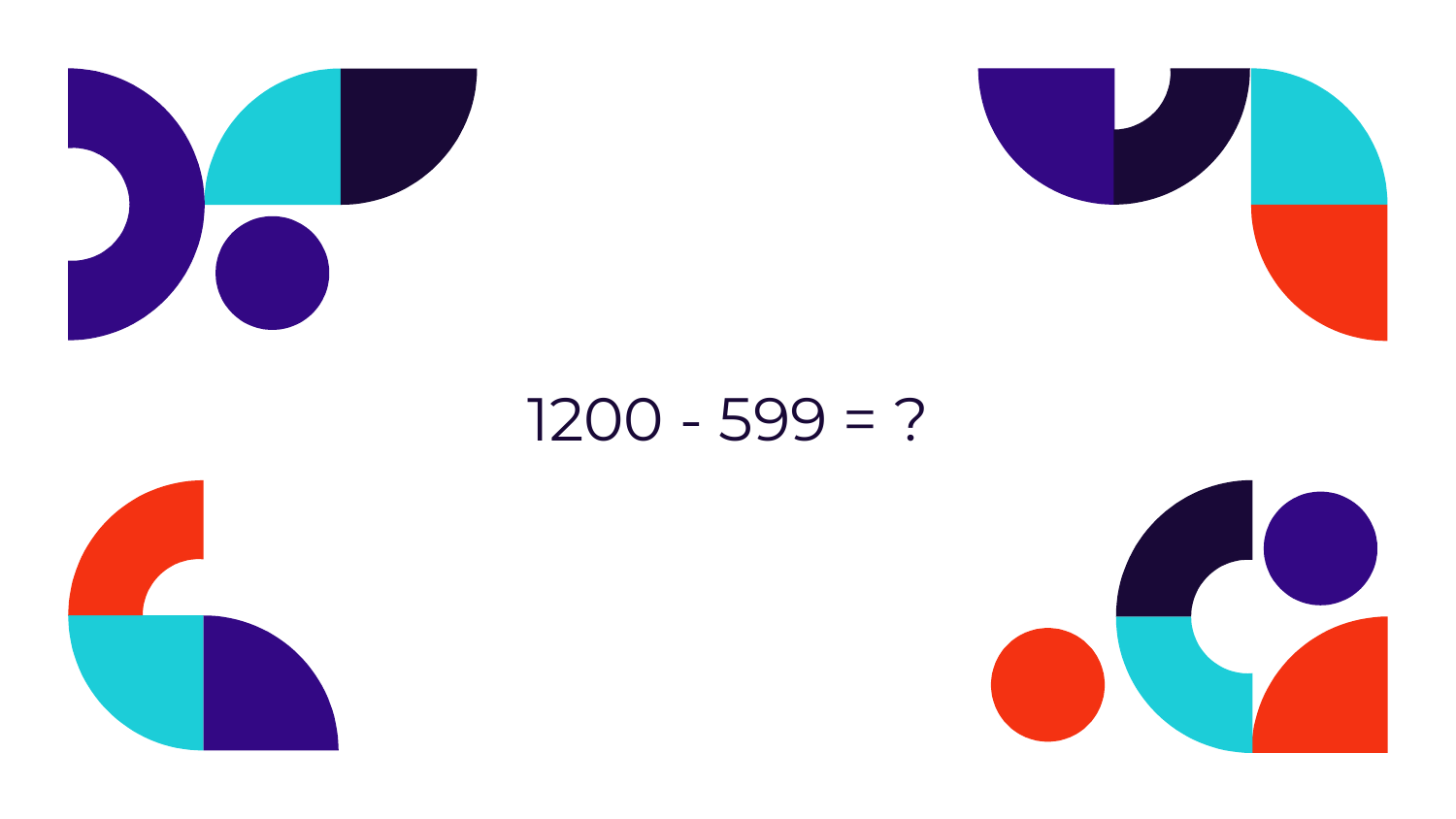## Math: 2 Times is Twice as Nice

Take 5 mins to: a) individually make a drawing to show the problem and how you solved it; b) discuss in your group, in order to c) decide which representation your group will share and why.



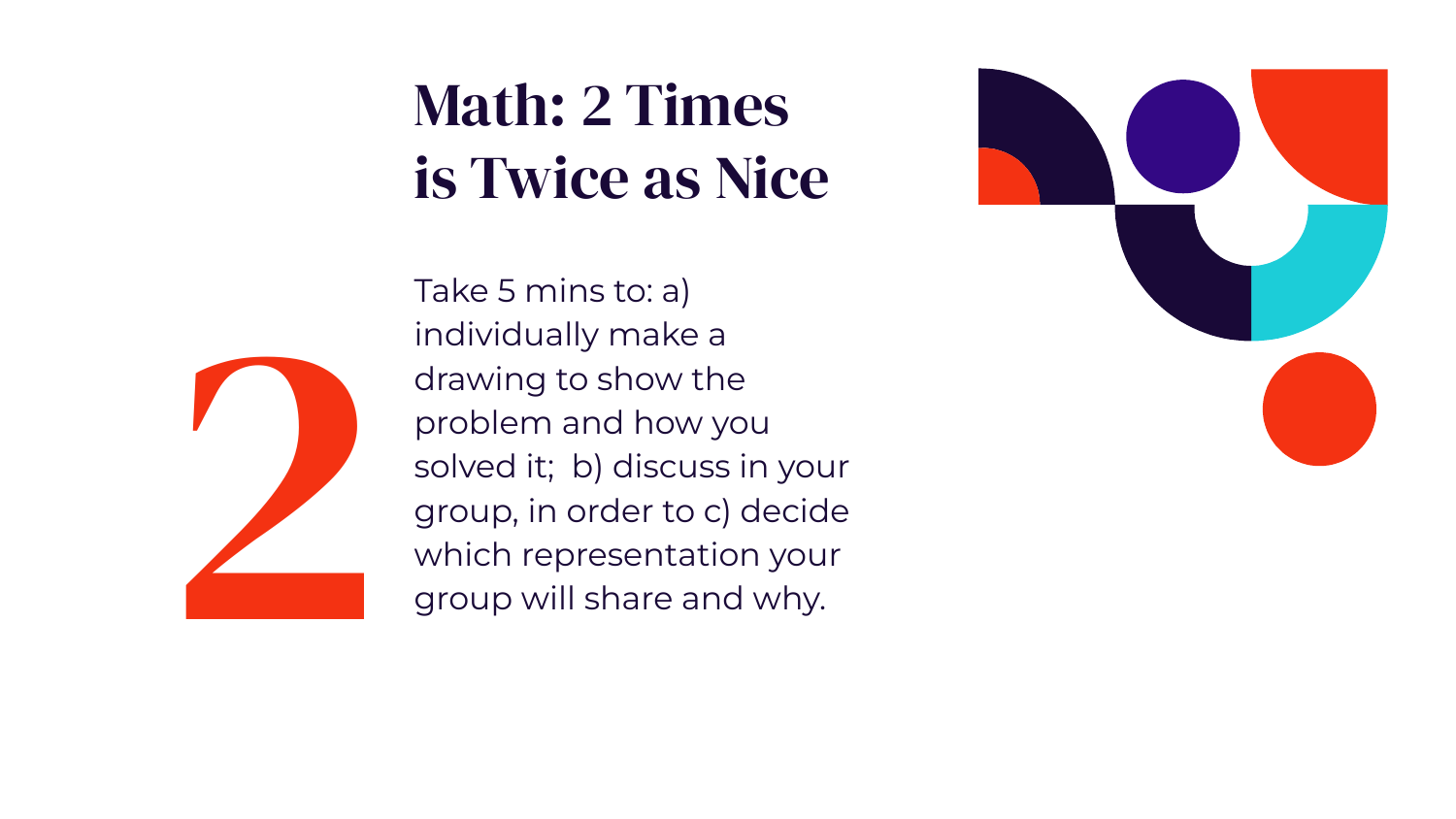



### $17 \times 7 = ?$



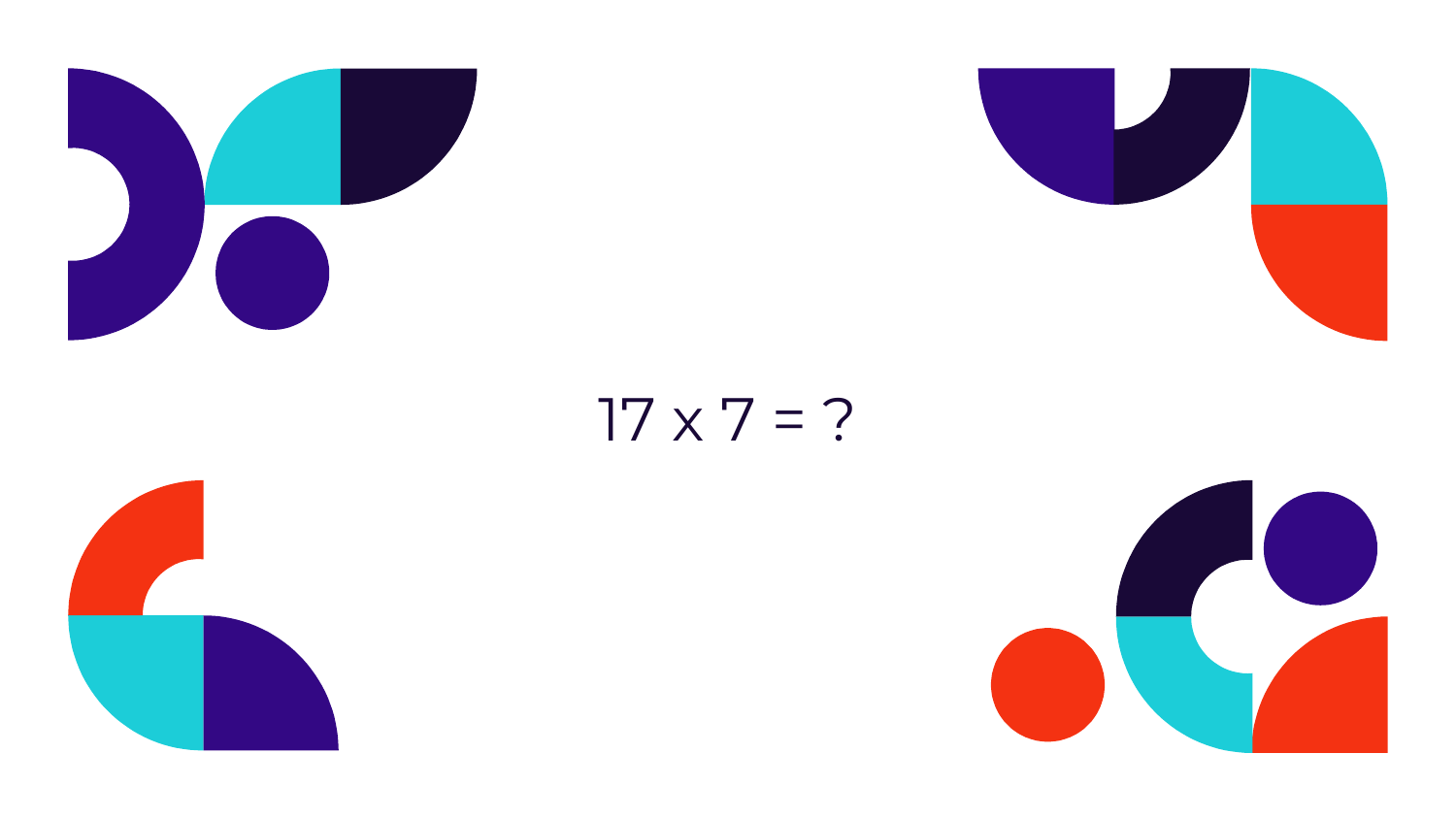# Mathematics is a language.

#### This has implications.

- Learning is social.
- Communication vs. the quickest right answer (calculators and wizards).
- Explaining a thing is understanding a thing.
	- Algorithmical shortcuts/short circuits, and procedural crutches are corrosive to actual learning.

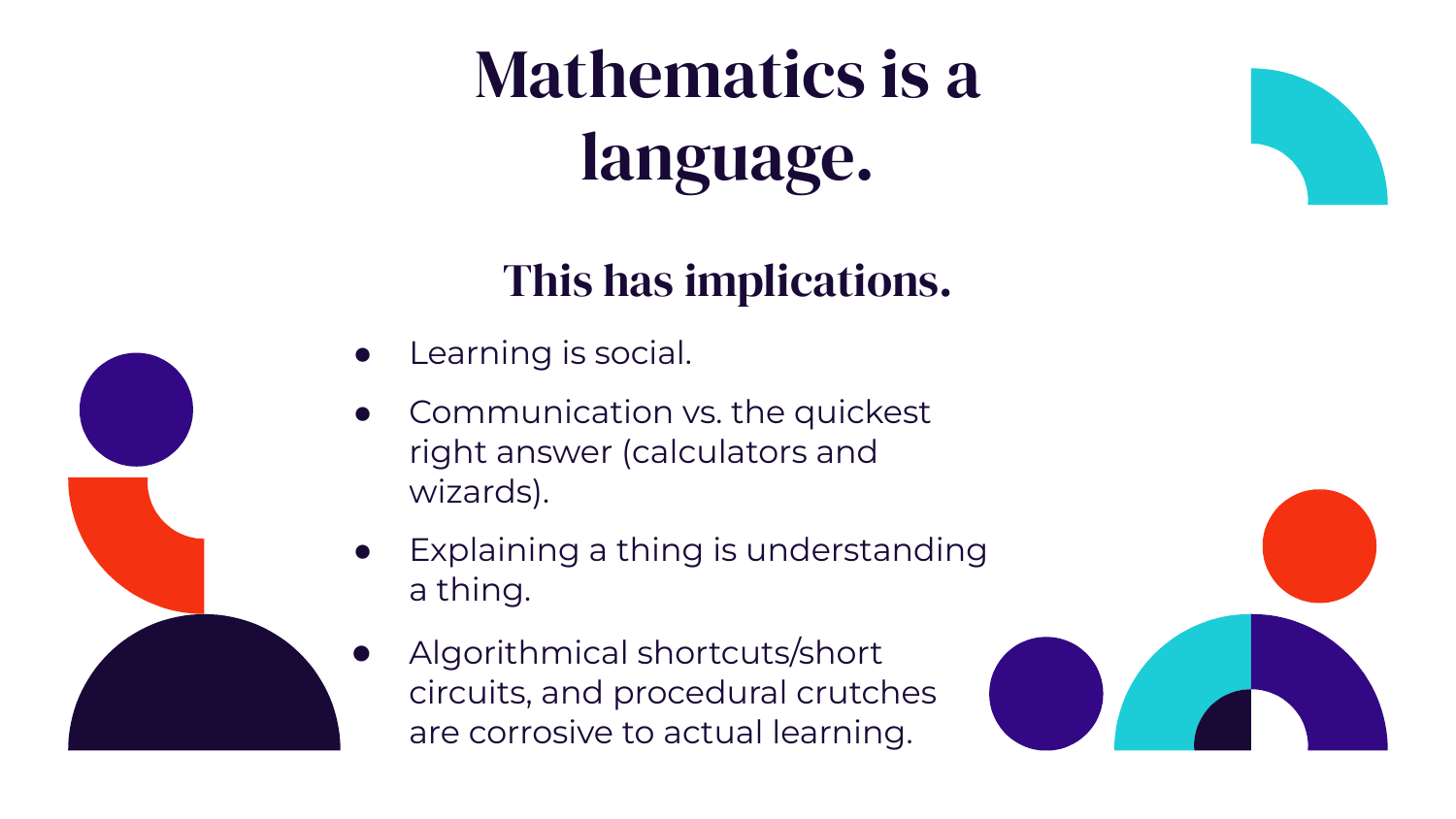

# What is Investigations?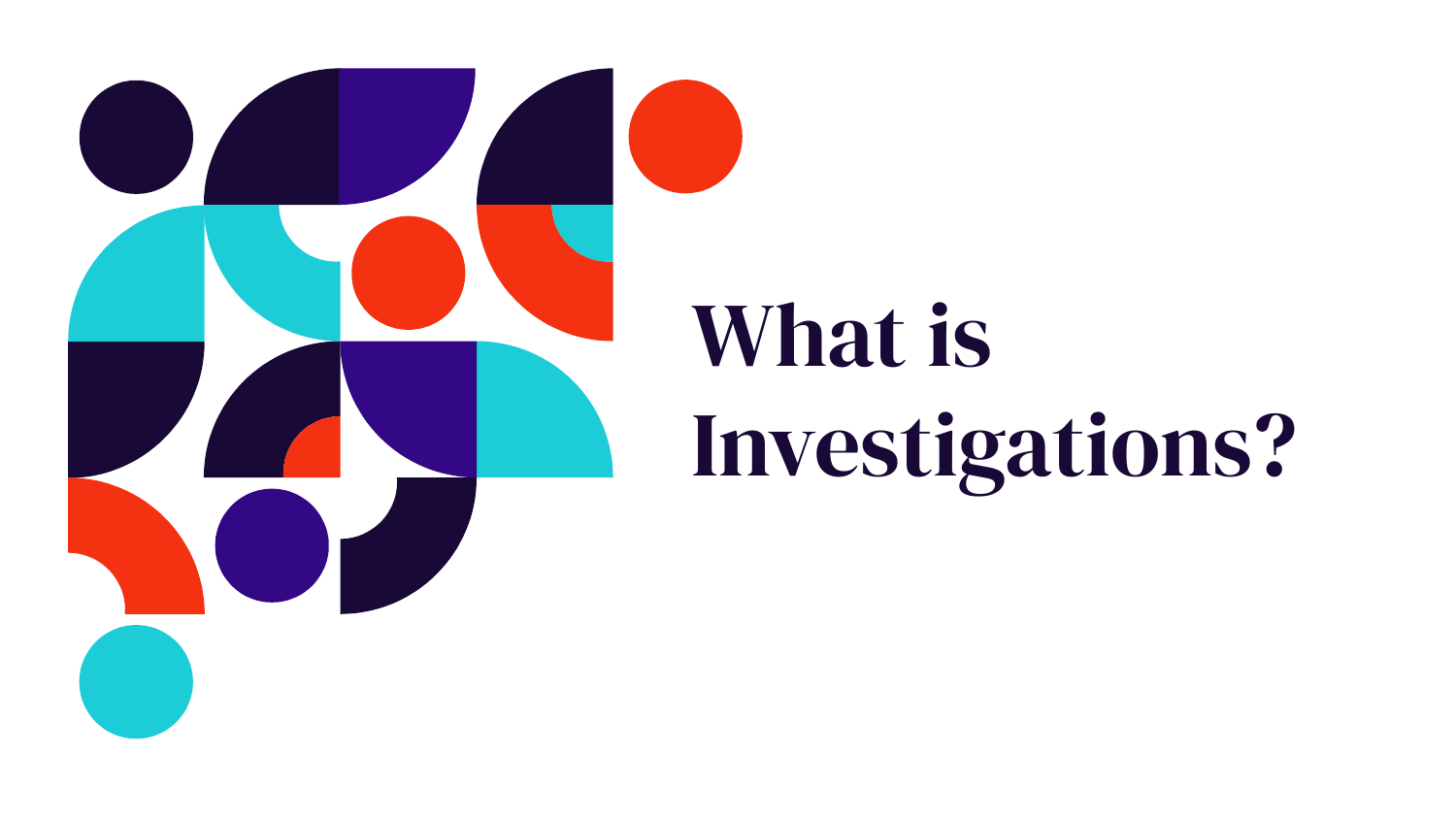

### **Priorities**

- Being mathematicians
- Learning how to know (process/concept) with what to know (content/accuracy).
- Critical and flexible thinking.
- Learning through meaningful doing ("playing").
- Math unfolds: development and appropriateness (concrete→ abstract)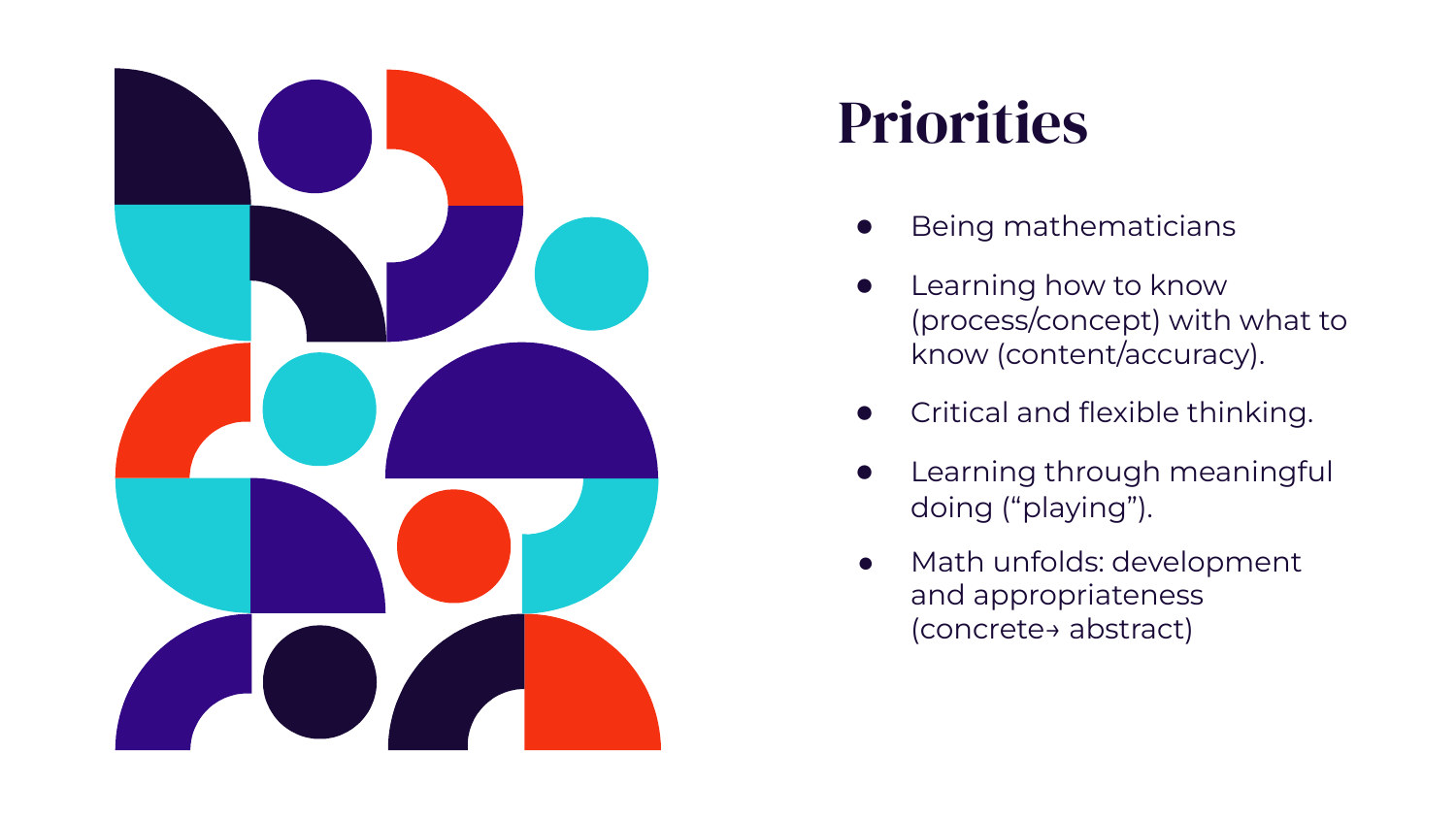**Directions:** Click the red title below to open up the detailed descriptions of the CCSS standards for mathematical practice.

### [CCSS standards for mathematical practice:](http://www.corestandards.org/Math/Practice/)

- **1. Make sense of problems and persevere in solving them.**
- **2. Reason abstractly and quantitatively.**
- **3. Construct viable arguments and critique the reasoning of others.**
- **4. Model with mathematics.**
- **5. Use appropriate tools strategically.**
- **6. Attend to precision.**
- **7. Look for and make use of structure.**
- **8. Look for and express regularity in repeated reasoning.**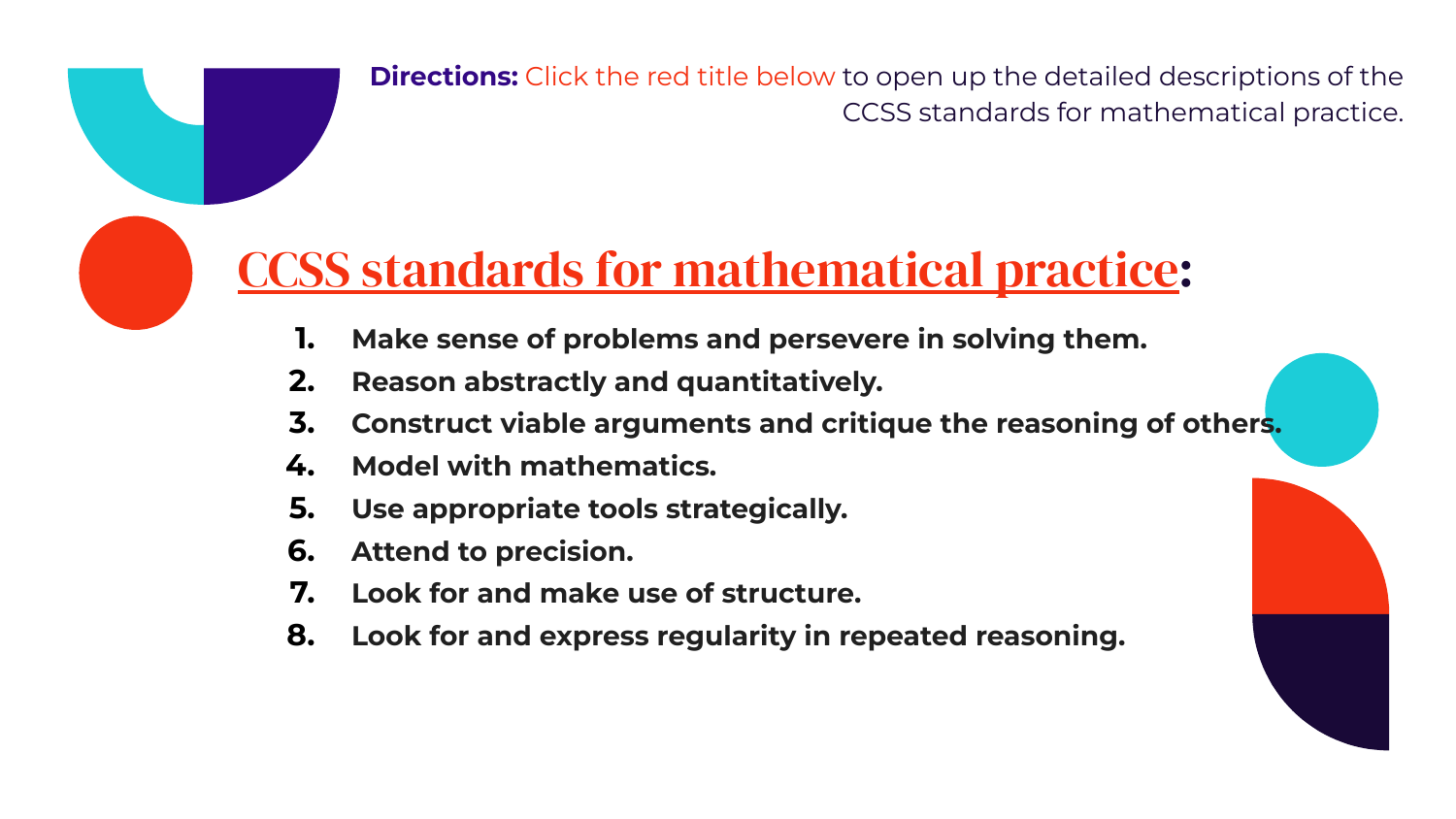

● A useful portal and resource for your scholar and you!

• Contains games, virtual versions of workbooks, and explanations of strategies.

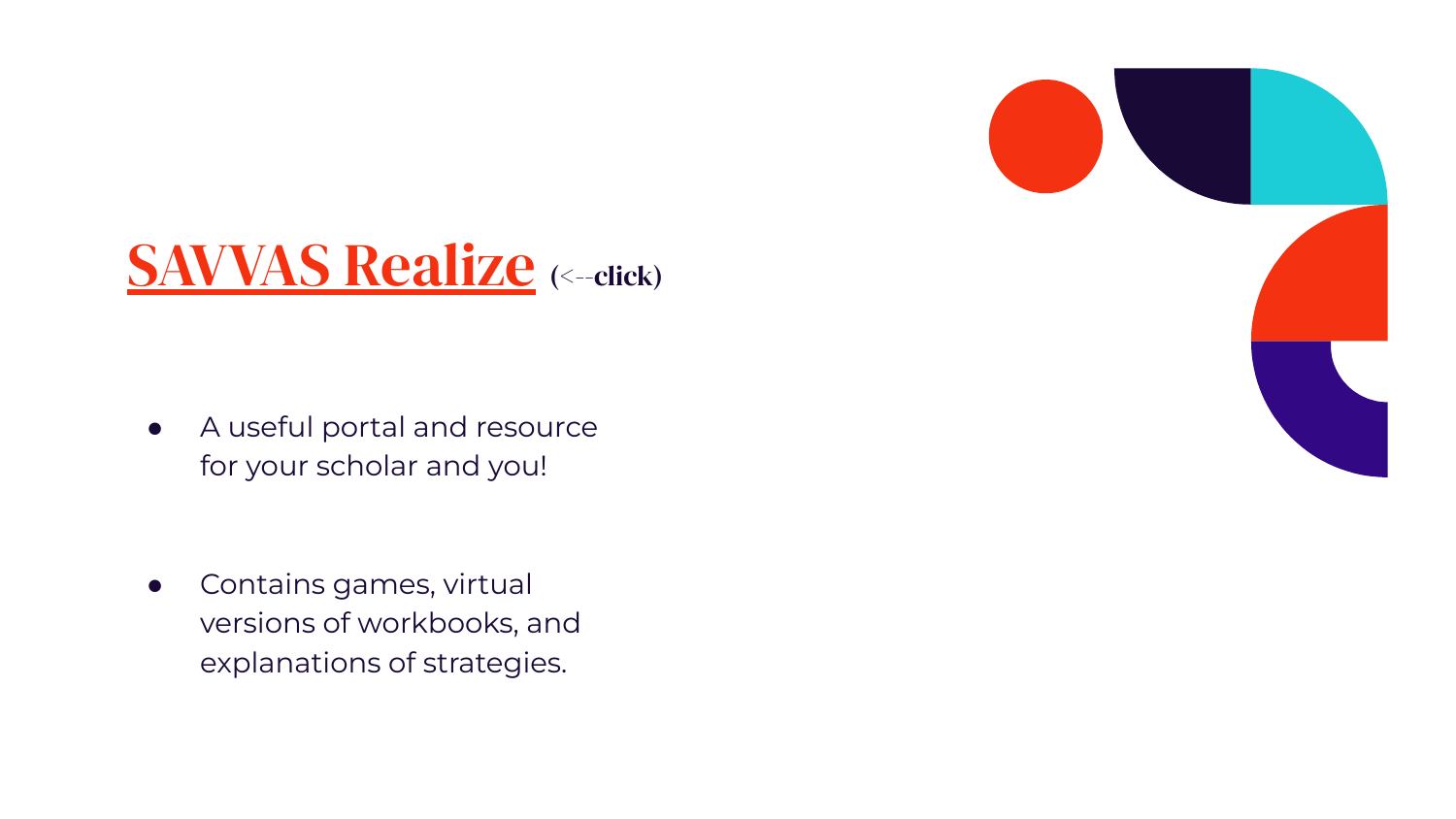

# Helping with Mathematics

- Homework is for revision or extension
- Let your child do the work
- Encourage your child to think of similar problems that they have solved and strategies they have used
- Encourage your child to change the names in word problems to people that they know.
- Encourage students to visualize or draw before solving.
- Instead of telling, ask!
- Celebrate mistakes and progress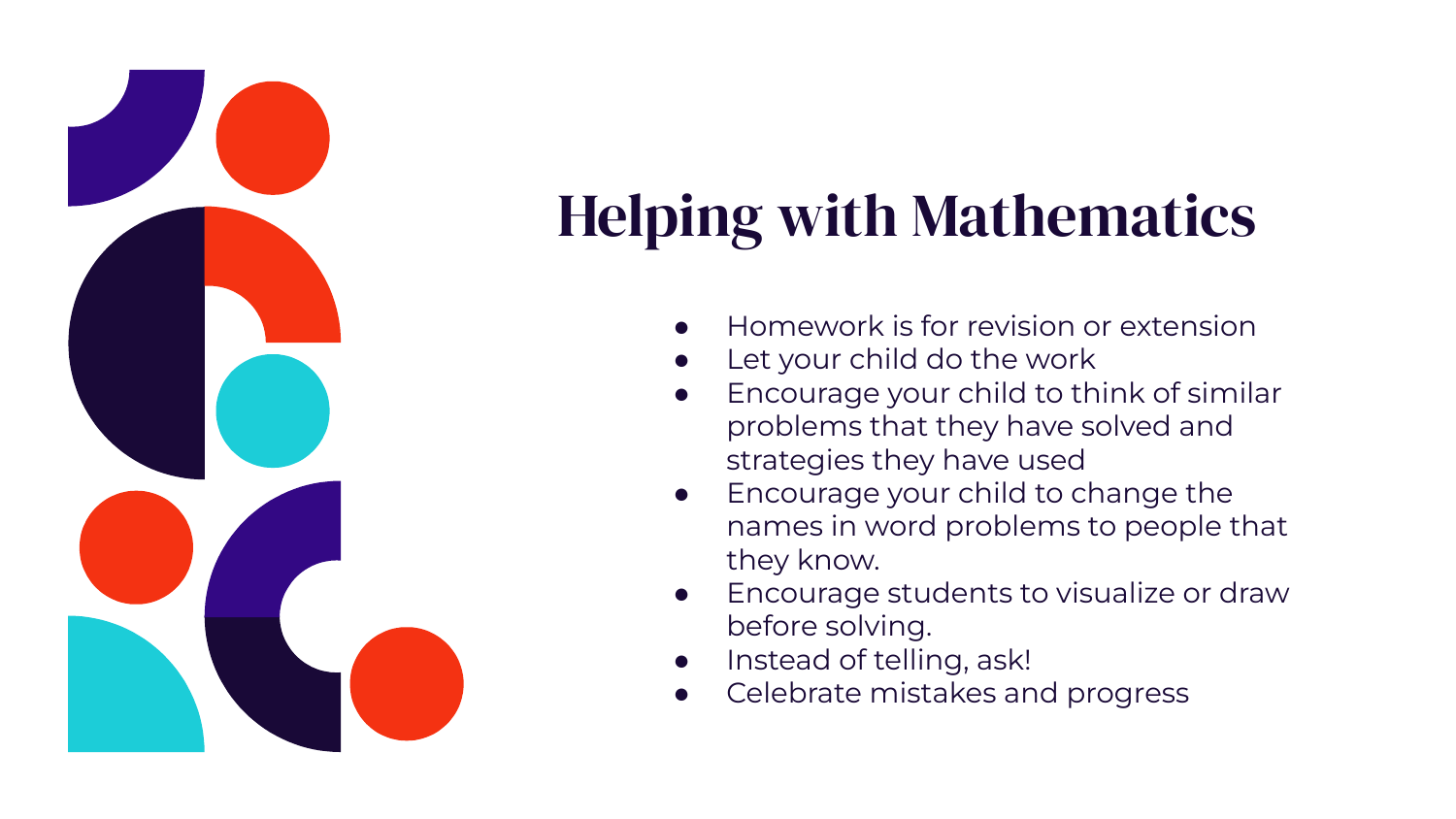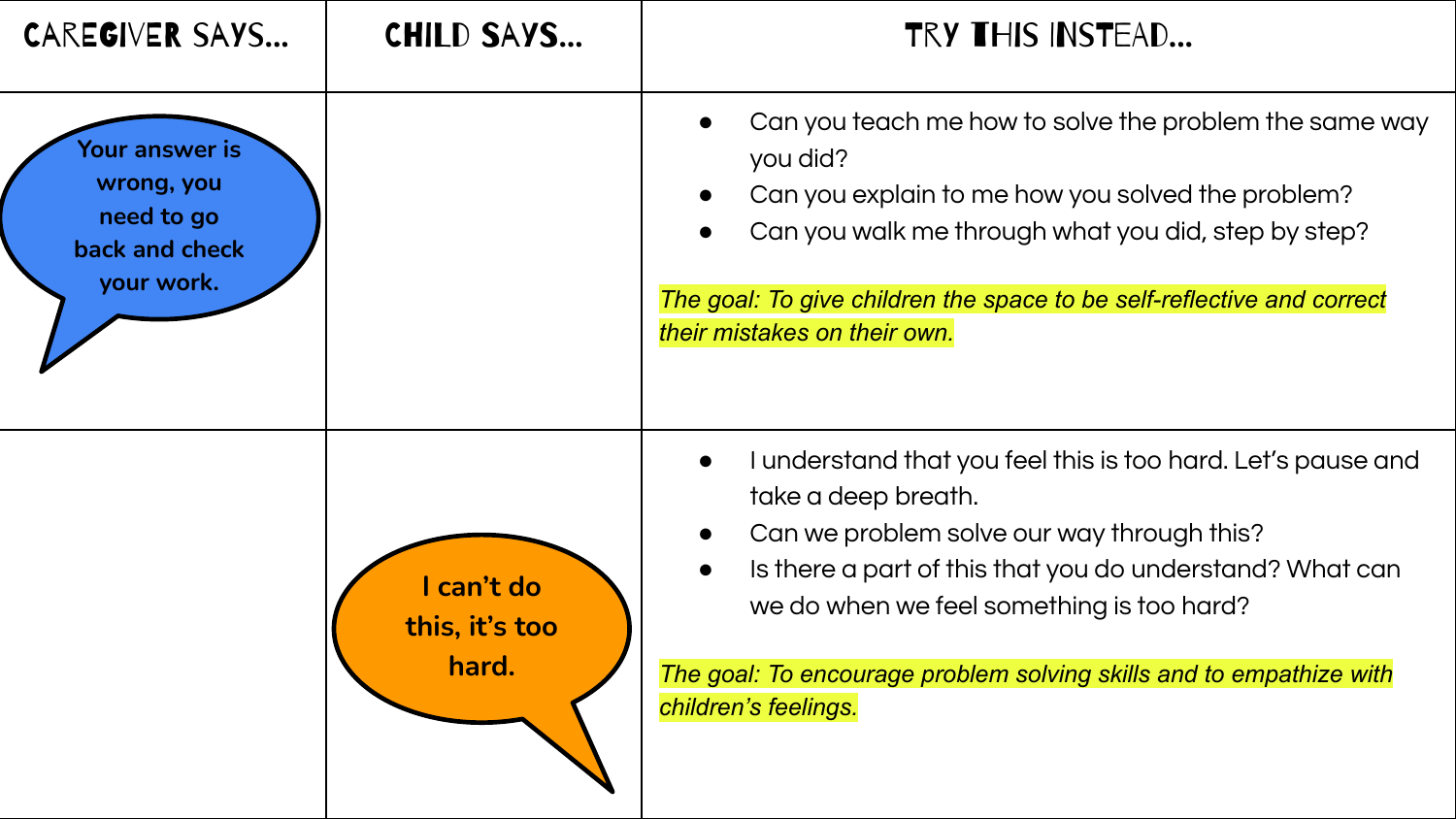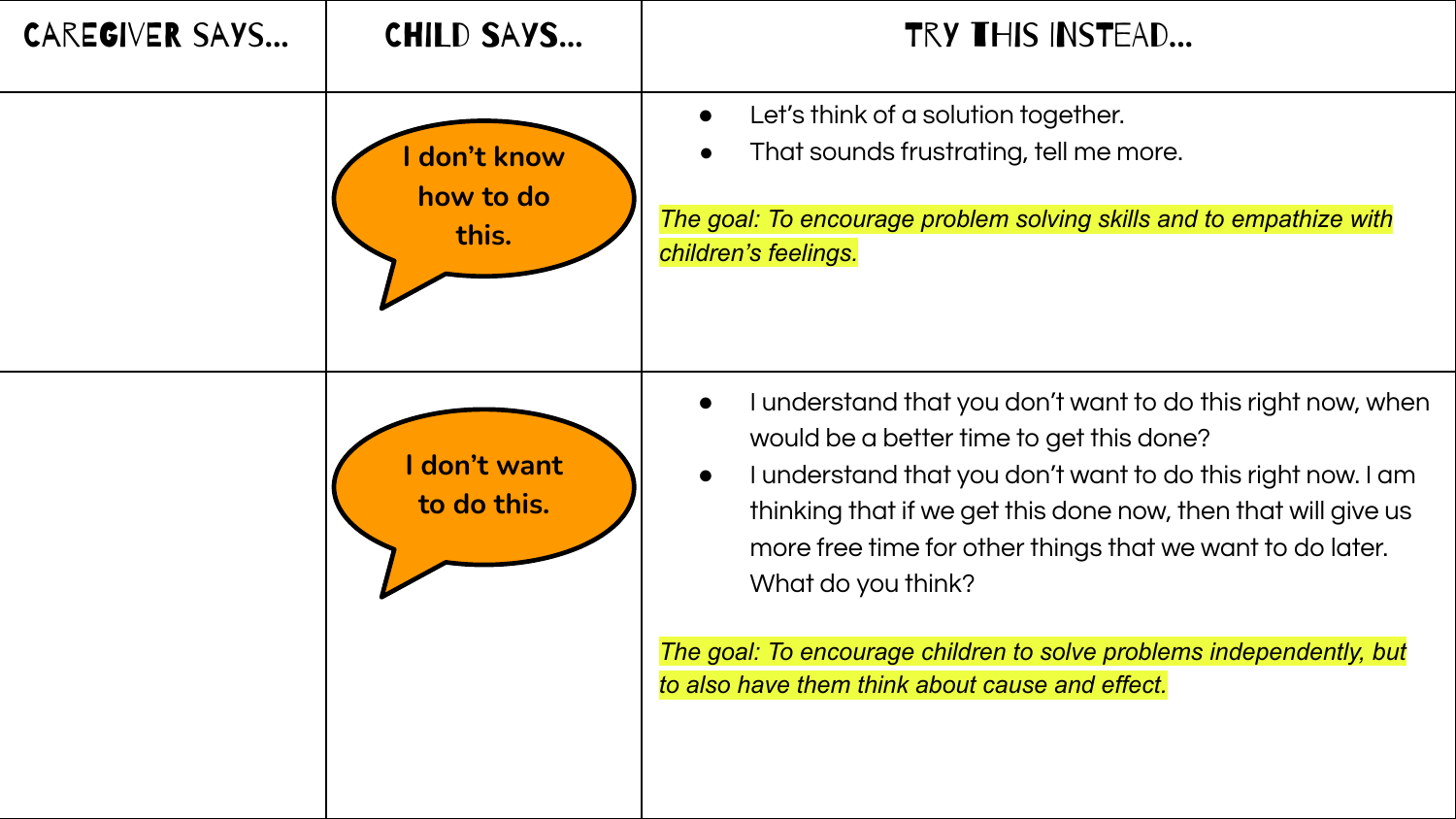| <b>CAREGIVER SAYS</b>                                                                                                            | <b>CHILD SAYS</b>                  | TRY THIS INSTEAD                                                                                                                                                                                                                                                                                                                                                                                    |
|----------------------------------------------------------------------------------------------------------------------------------|------------------------------------|-----------------------------------------------------------------------------------------------------------------------------------------------------------------------------------------------------------------------------------------------------------------------------------------------------------------------------------------------------------------------------------------------------|
|                                                                                                                                  | did this<br>problem in<br>my head. | Can you show me how to do it on paper, so I can learn to<br>do it the way that you did it?<br>The goal: To get students to show you how they did it, but to also have<br>them take it step by step so that they can see their mistakes (if there<br>are any). Also so you are not telling students to do it on paper, but<br>showing them that it can be better than doing everything in your head. |
| It looks like you rushed<br>through this. You need<br>to take your time. I<br>can't read this, because<br>you rushed through it. |                                    | Is this your best work?<br>If you had to give yourself a grade on this assignment,<br>what grade would you give yourself and why?<br>Did you make yourself proud?<br>The goal: To encourage autonomous self-reflection, so that children<br>set expectations for themselves and to encourage intrinsic motivation.                                                                                  |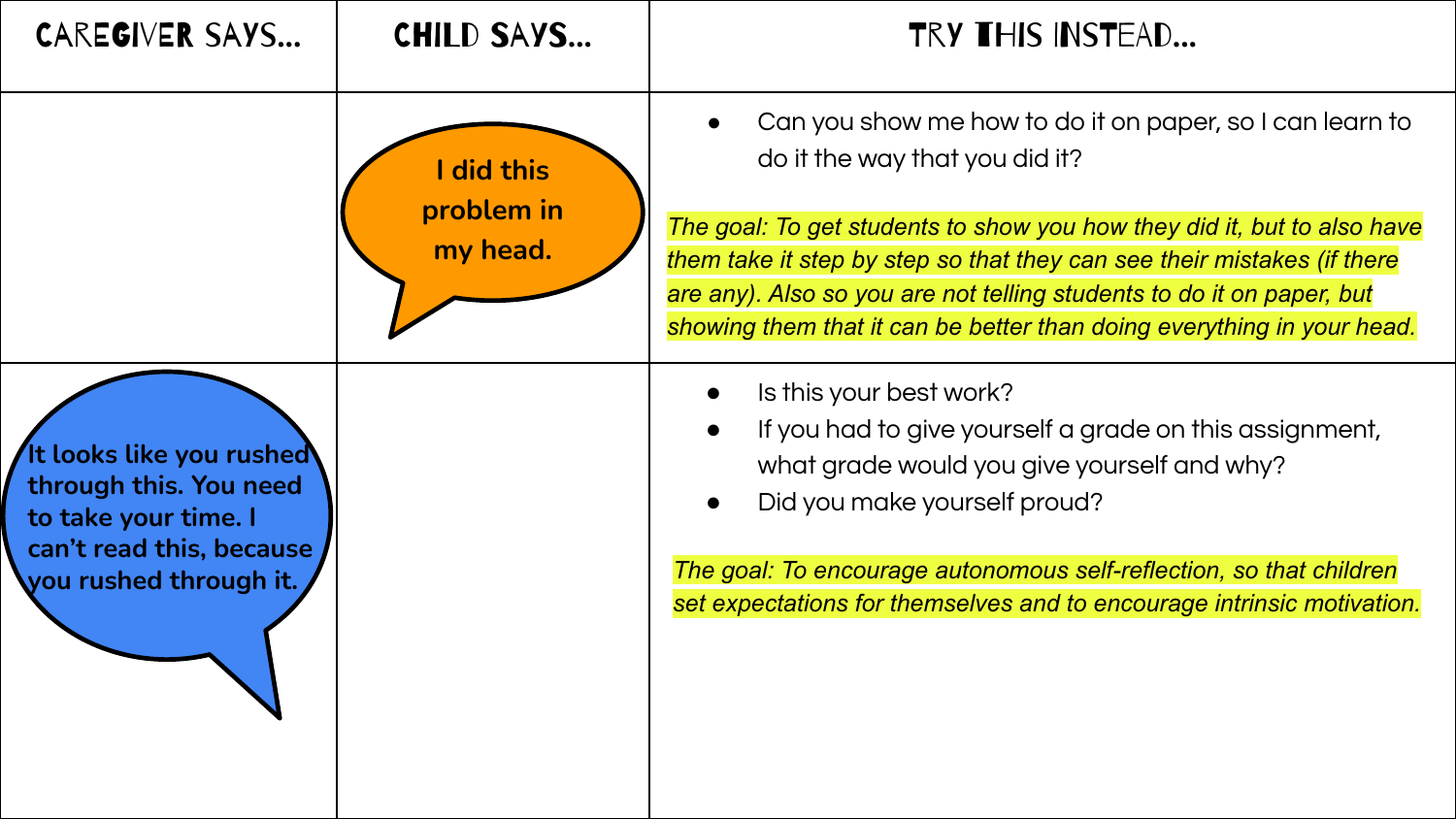| CAREGIVER SAYS | <b>CHILD SAYS</b> | <b>TRY THIS INSTEAD</b>                                                                                                                                                                                                                                       |
|----------------|-------------------|---------------------------------------------------------------------------------------------------------------------------------------------------------------------------------------------------------------------------------------------------------------|
|                | need help.        | Okay, I understand. Sometimes I need help too. How<br>can I help?<br>What have you tried already?<br>$\bullet$<br>Does this look like something that you've done before?<br>Are there any parts of this that you do know about/ how<br>$\bullet$<br>to solve? |
|                |                   | The goal: To encourage children to think about what they are actually<br>asking for, to determine if it's reasonable, and then to see if there are<br>things that they can do or try themselves before asking for help.                                       |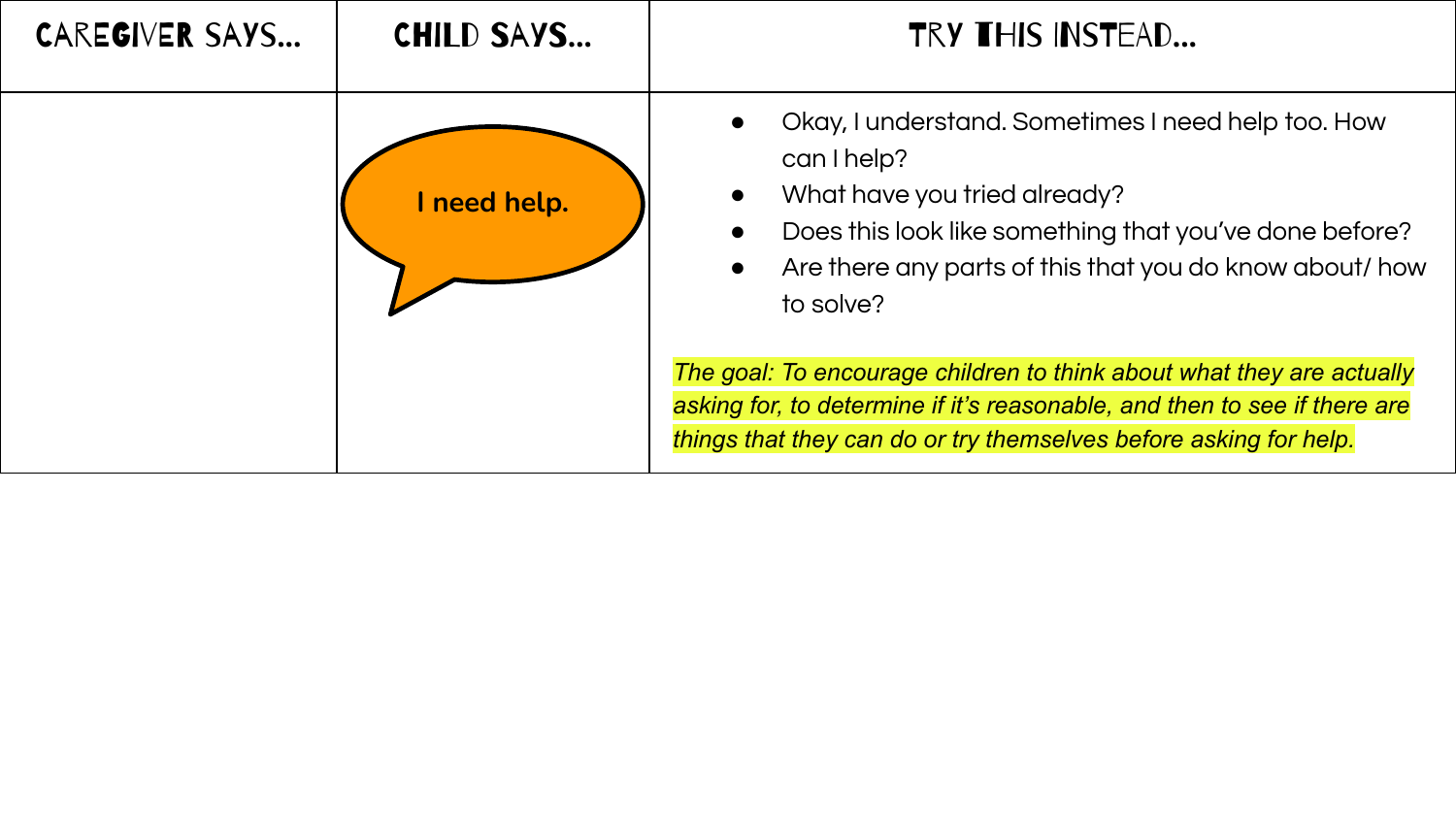### Positive Math Norms for the Classroom (Jo Boaler/ YouCubed)

Courtesy of: https://mathematizing4all.com --an excellent constructivist SPED math resource by Rachel Lambert.

- Everyone can learn math to the highest levels
- Mistakes are valuable
- Questions are really important
- Math is about creativity and making sense
- Math is about connections and communicating
- Math class is about learning not performing
- Depth is more important than speed

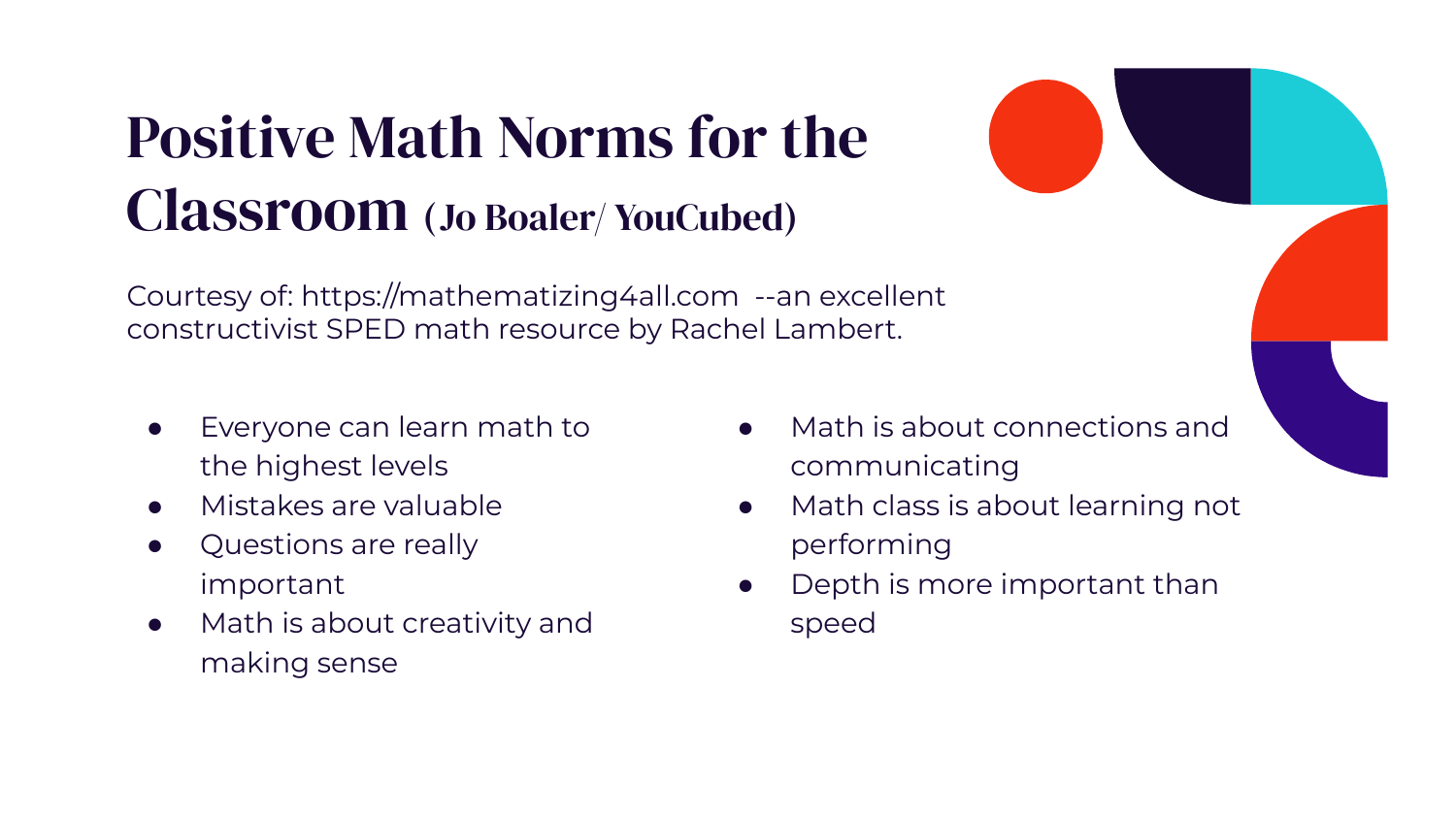

## The Gift of Mathematics

- Understanding and Breaking Down Problems
- Devising Solutions Using What you Know as an Entry Point
- Building Stable Knowledge Systematically from Conjecture and Confirmation
- Consensus Comes from Discussion and Exploration of Valid Ideas Communicated **Compellingly**
- Thinkers, not Calculators.